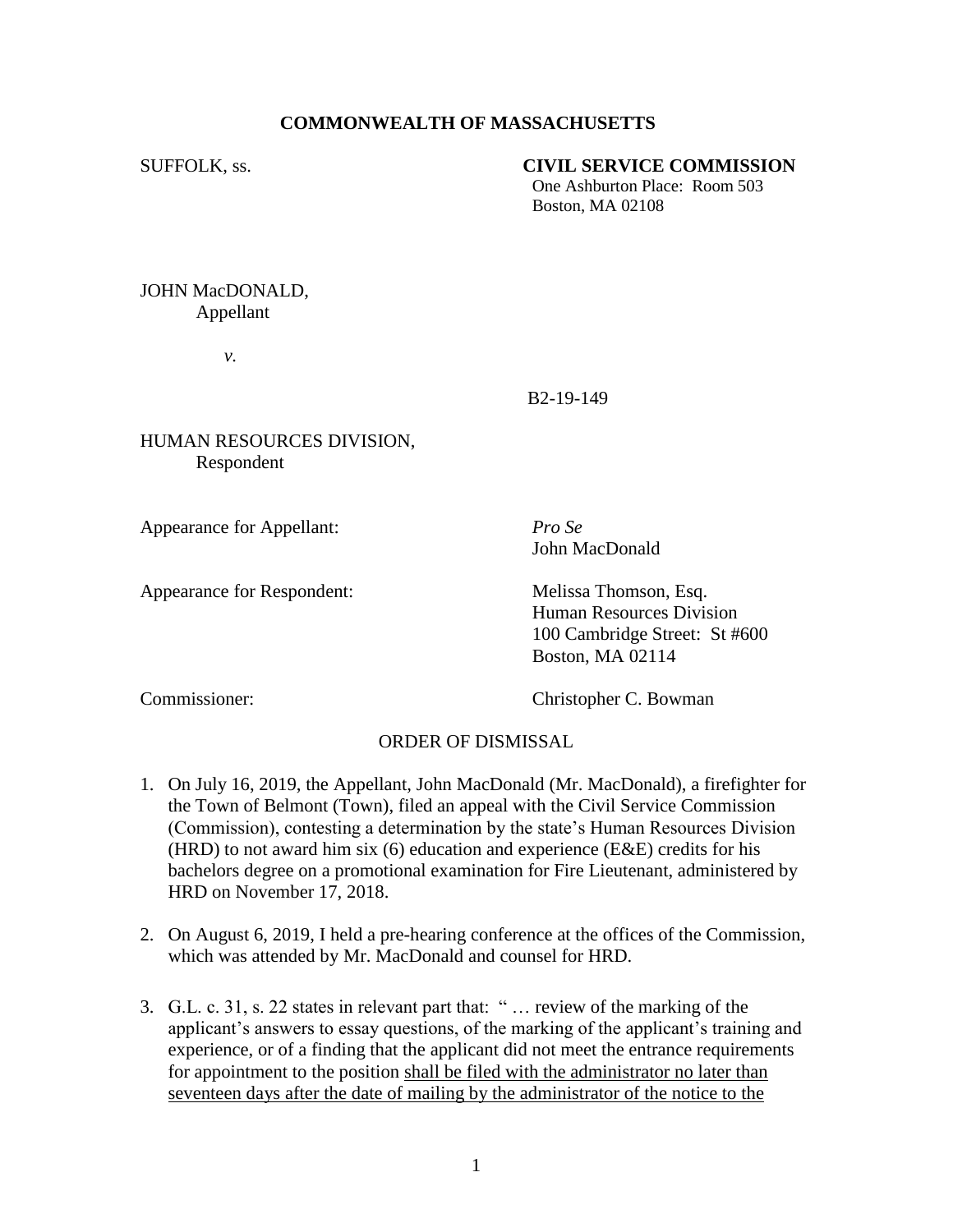applicant of his mark on the examination or his failure to meet the entrance requirements for appointment to the position." (emphasis added)

- 4. At the pre-hearing conference, HRD indicated that Mr. MacDonald did not file an appeal with HRD until June 3, 2019, six (6) days after the statutory filing deadline of May 28, 2019, which is the first business day occurring seventeen (17) days after Mr. MacDonald received his score, with appeal rights, on May 9, 2019.
- 5. Mr. MacDonald did not dispute that he failed to file a timely appeal with HRD, but attributed his inaction to his confusion regarding the score notice and a phone call with an HRD representative related to his transcript having been submitted regarding a prior examination cycle.
- 6. G.L c. 31, s. 24 states in relevant part: " … The commission shall refuse to accept any petition for appeal unless the request for appeal, which was the basis for such petition, was filed in the required time and form and unless a decision on such request for review has been rendered by the administrator."

 The deadline for filing an appeal with HRD is explicitly stated in the score notice, quoting directly from the above-referenced statute. The notice was also sufficiently clear for Mr. MacDonald to understand that HRD was not crediting him with six (6) points for his bachelor's degree based on his failure to upload or send a transcript to HRD as part of the current examination cycle. He then failed to submit an appeal to HRD within the statutory timeframe.

For these reasons, the Appellant's appeal under Docket No. B2-19-149 is *dismissed*.

Civil Service Commission

*/s/ Christopher Bowman* Christopher C. Bowman Chairman

By a vote of the Civil Service Commission (Bowman, Chairman; Ittleman, Stein and Tivnan, Commissioners [Camuso – Absent]) on August 15, 2019.

Either party may file a motion for reconsideration within ten days of the receipt of this Commission order or decision. Under the pertinent provisions of the Code of Mass. Regulations, 801 CMR 1.01(7)(l), the motion must identify a clerical or mechanical error in this order or decision or a significant factor the Agency or the Presiding Officer may have overlooked in deciding the case. A motion for reconsideration does not toll the statutorily prescribed thirty-day time limit for seeking judicial review of this Commission order or decision.